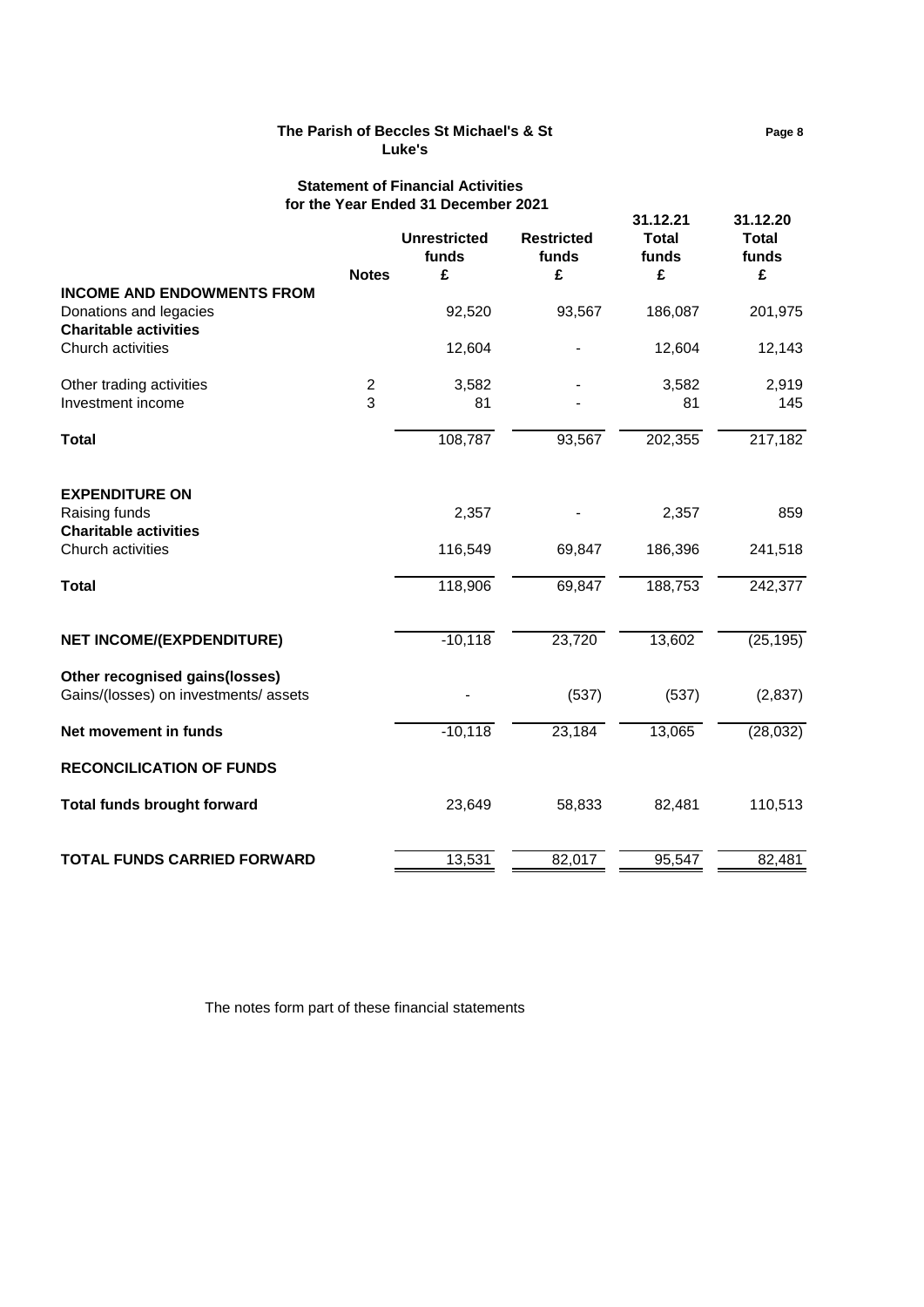## **The Parish of Beccles St Michael's & St Page 9 Luke's**

# **Balance Sheet for the Year Ended 31 December 2021**

|                                     |              | <b>Unrestricted</b><br>funds | <b>Restricted</b><br>funds | 31.12.21<br><b>Total</b><br>funds | 31.12.20<br><b>Total</b><br>funds |
|-------------------------------------|--------------|------------------------------|----------------------------|-----------------------------------|-----------------------------------|
|                                     | <b>Notes</b> | £                            | £                          | £                                 | £                                 |
| <b>FIXED ASSETS</b>                 |              |                              |                            |                                   |                                   |
| <b>Tangible Assets</b>              | 8            |                              | 3,363                      | 3,363                             | 5,045                             |
| Investments                         | 9            |                              | 10,398                     | 10,398                            | 9,253                             |
|                                     |              | $\mathbf 0$                  | 13,762                     | 13,762                            | 14,298                            |
| <b>CURRENT ASSETS</b>               |              |                              |                            |                                   |                                   |
| <b>Debtors</b>                      | 10           | 11,500                       |                            | 11,500                            | 12,250                            |
| Cash at bank and in hand            | 12           | 2,031                        | 68,255                     | 70,286                            | 55,932                            |
|                                     |              | 13,531                       | 68,255                     | 81,786                            | 68,182                            |
| <b>CREDITORS</b>                    |              |                              |                            |                                   |                                   |
| Amounts falling due within one year | 11           |                              |                            | $\mathbf 0$                       | $\mathbf 0$                       |
| <b>NET CURRENT ASSETS</b>           |              | 13,531                       | 68,255                     | 81,786                            | 68,182                            |
| TOTAL ASSETS LESS CURRENT           |              |                              |                            |                                   |                                   |
| <b>LIABILITIES</b>                  |              | 13,531                       | 82,016                     | 95,547                            | 82,481                            |
| <b>NET ASSETS</b>                   |              | 13,531                       | 82,016                     | 95,547                            | 82,481                            |
|                                     |              |                              |                            |                                   |                                   |
| <b>FUNDS</b>                        | 12           |                              |                            |                                   |                                   |
| Unrestricted funds                  |              |                              |                            | 13,531                            | 23,648                            |
| <b>Restricted funds</b>             |              |                              |                            | 82,016                            | 58,833                            |
| <b>TOTAL FUNDS</b>                  |              |                              |                            | 95,547                            | 82,481                            |

The finanacial statements were approved by the Board of Trustees on --/--/2021 and were signed on its behalf by:

Roger Bennett - Trustee

Mrs. J Hollingsworth - Trustee

The notes form part of these financial statements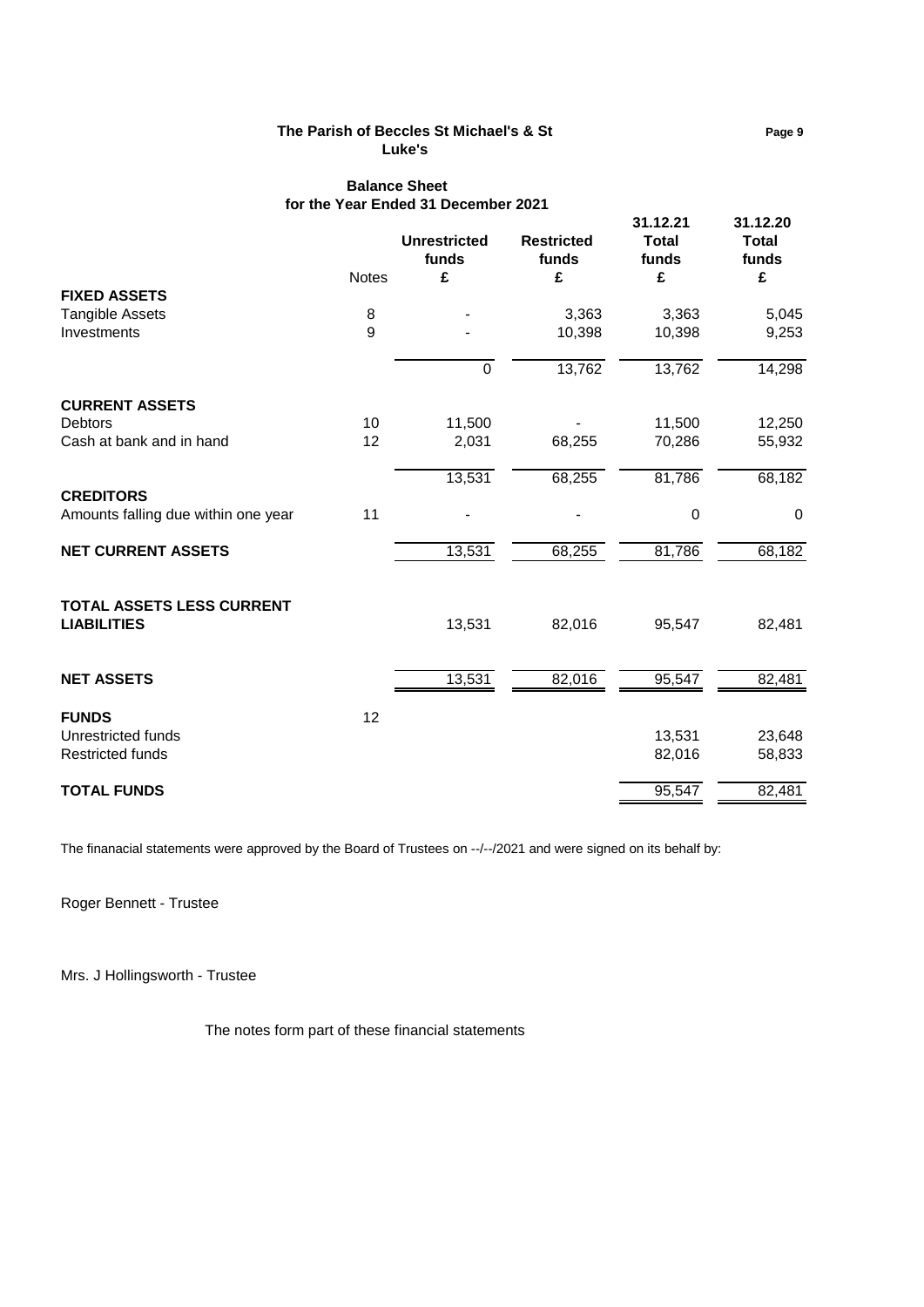# **The Parish of Beccles St Michael's & St Page 10 Luke's**

## **Notes to the Financial Statements for the Year Ended 31 December 2021**

## **1. ACCOUNTING POLICIES**

#### Basis of preparing the financial statements

The financial statements of the charity have been prepared in accordance with the charities SORP (FRSSE) Accounting and Reporting by Charities:Statement of Recommended Practice applicable to charities preparing their accounts in accordance with the Financial Reporting Standard for Smaller Entities (the FRSSE) effective January 2015), the Charities Act 2011 and the Church Accounting Regulations 2006. The financial statements have been prepared under the historical cost convention with the exception of investements which are included at market value, as modified by the revaluation of certain assets. The financial statements include all transactions, assets and liabilities for which the PCC is responsible by law. They do not include the accounts of Church groups that own their main affilication to another body, nor those that are informal gatherings of the Church members.

#### **Income**

All income is recognised in the Statement of Financial Activities once the charity has entitlements to the funds, it is probable that the income will be received and the amount can be measured reliably.

## **Expenditure**

Liabilities are recognised as expenditure as soon as there is a legal or constructive obligation committing the charity to that expenditure, it is probable that a transfer of economic benefits will be required in settlement and the amount of the obligation can be measured reliably. Expenditure is accounted for on an accruals basis and has been classified under headings that aggregate all cost related to the category. Where costs cannot be directly attributed to particular headings they have been allocated to activities on a basis consistent with the use of resources.

## **Tangible Fixed Assets**

Depreciaton is provided at the following annual rates in order to write off each asset over its estimated useful life.

Fixtures, fittings and equipment - Straight line over 4 years.

## **Taxation**

The charity is exempt from tax on its charitable activities

## **Fund accounting**

Unrestricted funds can be used in accordance with the charitable objectives at the discretion of the trustees.

Restricted funds can only be used for particular restricted purposes within the objects of the charity. Restrictions arise when specified by the donor or when funds are raised for particular restricted purposes.

Further explanantion of the nature and purpose of each fund is included in the notes to the financial statements.

| 2. OTHER TRADING ACTIVITIES | 31.12.21 | 31.12.20 |
|-----------------------------|----------|----------|
|                             |          |          |
| <b>Miscellaneous</b>        |          | 0        |
| <b>Bookstall</b>            | -        |          |
| Events                      | 3,582    | 2,919    |
| Catering                    | -        |          |
|                             | 3,582    | 2.919    |
|                             |          |          |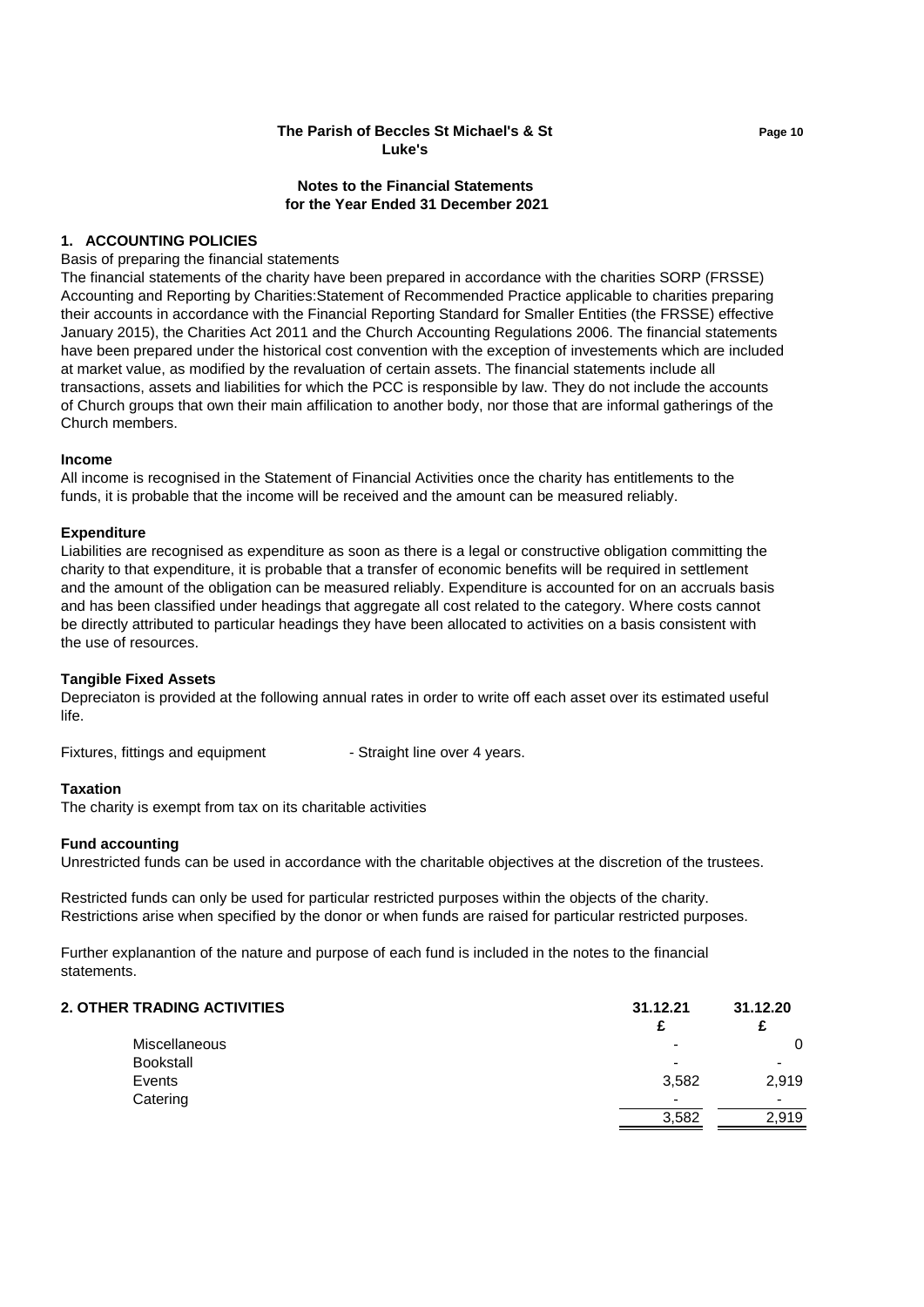| The Parish of Beccles St Michael's & St Luke's<br><b>Notes to the Financial Statements</b><br>for the Year Ended 31 December 2021 |               | Page 11       |
|-----------------------------------------------------------------------------------------------------------------------------------|---------------|---------------|
| <b>3. INVESTMENT INCOME</b>                                                                                                       | 31.12.21<br>£ | 31.12.20<br>£ |
| Interest and dividends                                                                                                            | 81            | 145           |
| <b>4. TRUSTEE'S REMUNERATION AND BENEFITS</b><br>No Trustees received remuneration or benefits.                                   |               |               |
| <b>5. STAFF COSTS</b><br>The average monthly number of employees during the year was as follows:                                  | 31.12.21      | 31.12.20      |
| <b>Staff</b>                                                                                                                      | 3             |               |

No employees received emoluments in excess of £60,000

Included in wages and salaries is the PCC contribution to the Diocese towards the Parish Administration salary.

# **6. COMPARATIVES FOR THE STATEMENT OF FINANCIAL ACTIVITIES**

|                                                                                             | <b>Unrestricted</b><br>funds<br>£ | <b>Restricted</b><br>funds<br>£ | <b>Total</b><br>funds<br>£ |
|---------------------------------------------------------------------------------------------|-----------------------------------|---------------------------------|----------------------------|
| <b>INCOME AND ENDOWMENTS FROM</b><br>Donations and legacies<br><b>Charitable activities</b> | 90,492                            | 72,918                          | 163,410                    |
| Church activities                                                                           | 24,260                            | 0                               | 24,260                     |
| Other trading activities<br>Investment income                                               | 5,771<br>276                      | $\Omega$<br>0                   | 5,771<br>276               |
| <b>Total</b>                                                                                | 120,800                           | 72,918                          | 193,718                    |
| <b>EXPENDITURE ON</b><br>Raising funds<br><b>Charitable activities</b>                      | 1,449                             | 0                               | 1,449                      |
| Church activities                                                                           | 140,210                           | 28,235                          | 168,445                    |
| <b>Total</b>                                                                                | 141,659                           | 28,235                          | 169,894                    |
| <b>NET INCOME/(EXPENDITURE)</b>                                                             |                                   |                                 |                            |
| <b>Transfers between funds</b>                                                              | $-20,859$                         | 44,683                          | 23,824                     |
| Other recognised gains/(losses)<br>Gains/(losses) on investment assets                      | 0                                 | 762                             | 762                        |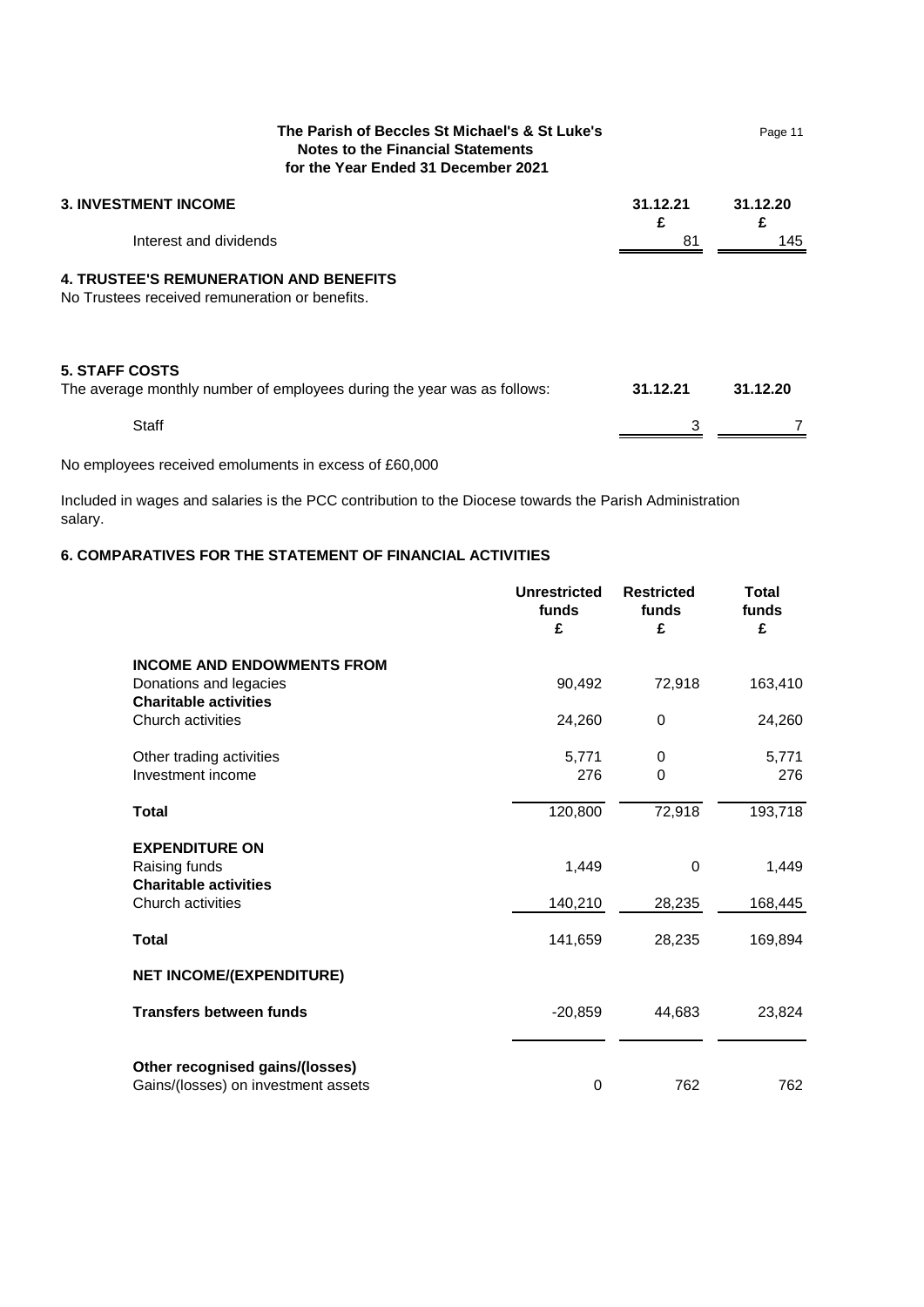| The Parish of Beccles St Michael's & St Luke's<br><b>Notes to the Financial Statements</b><br>for the Year Ended 31 December 2021<br>6. COMPARATIVES FOR THE STATEMENT OF FINANCIAL ACTIVITIES - continued |                            |                                 | Page 12             |
|------------------------------------------------------------------------------------------------------------------------------------------------------------------------------------------------------------|----------------------------|---------------------------------|---------------------|
|                                                                                                                                                                                                            | Unrestricted<br>funds<br>£ | <b>Restricted</b><br>funds<br>£ | Total<br>funds<br>£ |
| Net movement in funds                                                                                                                                                                                      | $-20.859$                  | 45.445                          | 24,586              |
| <b>RECONCILIATION OF FUNDS</b>                                                                                                                                                                             |                            |                                 |                     |
| <b>Total funds brought forward</b>                                                                                                                                                                         | 21.233                     | 64.694                          | 85,927              |
| <b>TOTAL FUNDS CARRIED FORWARD</b>                                                                                                                                                                         | 374                        | 110.139                         | 110.513             |

#### **7. INDEPENDENT EXAMINERS REMUNERATION**

During the year the charity was charged £500 for the annual independent examination.

#### **8. TANGIBLE FIXED ASSETS**

| <b>COST</b><br>At 1 January 2021 and 31 December 2021       | <b>Fixtures</b><br>fittings and<br>equipment<br>£<br>41,634 |
|-------------------------------------------------------------|-------------------------------------------------------------|
| <b>DEPRECIATION</b><br>At 1 January 2021<br>Charge for year | (36, 589)<br>(1,682)                                        |
| At 31 December 2020                                         | (38, 271)                                                   |
| <b>NET BOOK VALUE</b><br>At 31 December 2021                | 3,363                                                       |
| At 31 December 2020                                         | 5,045                                                       |

## **Consecrated property and movable church furnishings**

Consecrated and beneficial property of any kind is not included in the accounts in accordance with s10(2)c of the Charities Act 2011.

Movable church furnishings held by the vicar and churchwardens on special trust for the PCC, and which require a faculty for disposal, are accounted as inalienable property unless consecrated. They are listed on the church's inventory which can be inspected (at any reasonable time). For inalienable property acquired prior to 2001 there is insufficient cost information available and therefore such assets are not valued in the accounts. Items acquired since 1 January 2001 will be capitalised and depreciated in the accounts over their anticipated useful economic life.

All expenditure incurred in the year on consecrated or beneficial buildings, individual items under £1,000 or on the repair of movable church furnishings acquired before 1 January 2000 are written off.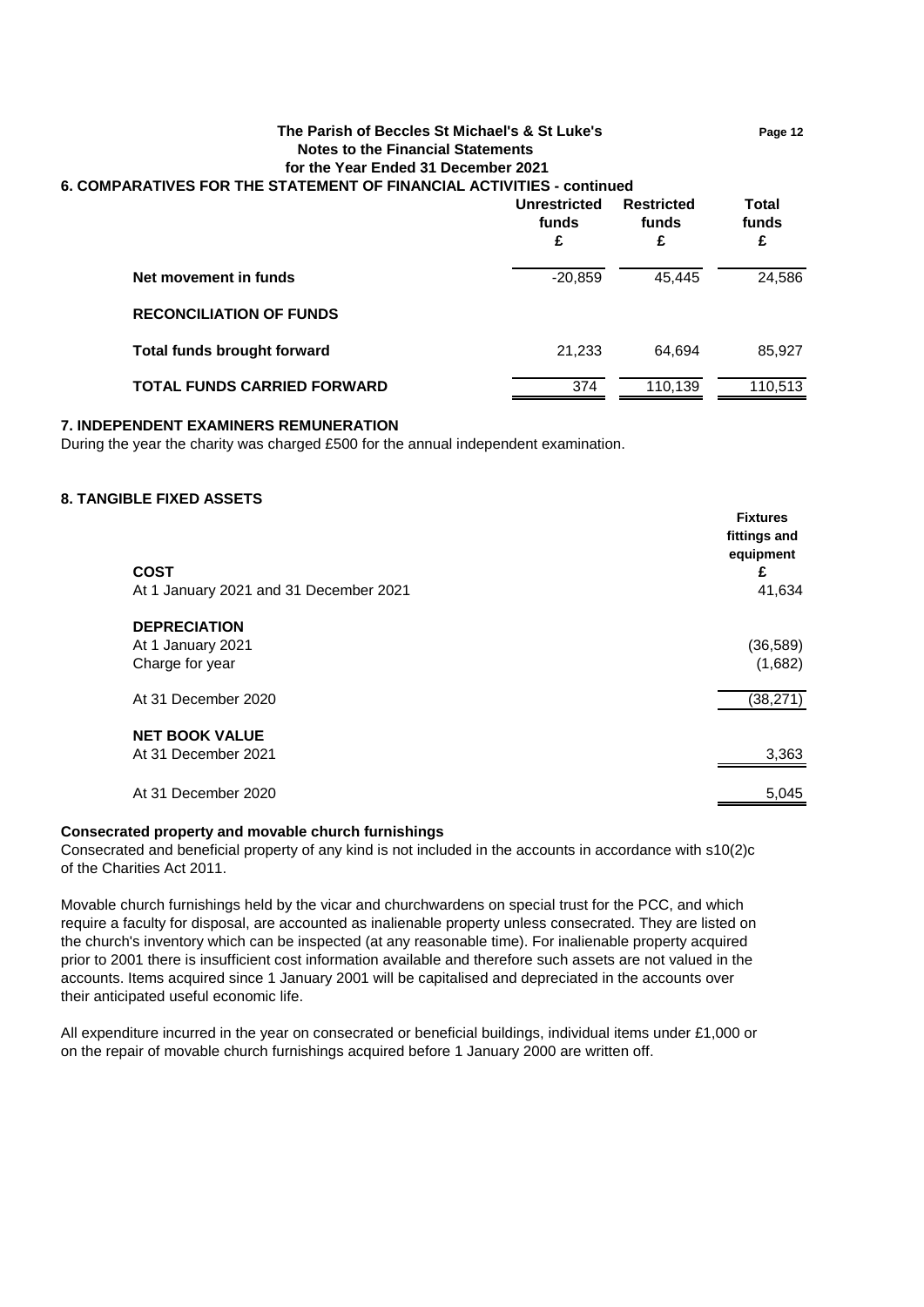# **The Parish of Beccles St Michael's & St Page 13 Luke's**

## **Notes to the Financial Statements for the Year Ended 31 December 2021**

## **9. FIXED ASSET INVESTMENTS**

| AUULI IIII LUI IIILII U                      | Listed<br><b>Investments</b><br>£ |
|----------------------------------------------|-----------------------------------|
| <b>MARKET VALUE</b><br>As 1 January 2021     | 9,253                             |
| <b>Disposals</b><br>Revaluations             | 1,145                             |
| At 31 December 2021                          | 10,398                            |
|                                              |                                   |
| <b>NET BOOK VALUE</b><br>At 31 December 2020 | 9,253                             |
| At 31 December 2021                          | 10,398                            |
|                                              |                                   |

There were no investment assets outside the UK.

## **Investment holdings**

|                                                                            | 31.12.21 | 31.12.20 |
|----------------------------------------------------------------------------|----------|----------|
| Central Board of Finance of the Church of England Investment Fund 0 shares | O        | 0        |
| COIF Charity Funds (Beccles Clerk's Piece Charity) - 53.22 shares          | 1,024    | 959      |
| St. Edmundsbury & Ipswich Diocesan Board of Financ (Banham Fabric Fund     |          |          |
| Trust) - 388 shares                                                        | 614      | 657      |
| St. Edmundsbury & Ipswich Diocesan Board of Finance (Rideal Fabric Fund    |          |          |
| Trust) - $3,000$ shares                                                    | 3,000    | 3,000    |
| 2.5% Consol for the Rector                                                 |          |          |
| 3-1/2% War Stock for the Fabric Fund                                       |          |          |
| 2.5% Consol for the Choir                                                  |          |          |
| Poors Pightle, Hermitage and Bridge Street                                 | 723      | 723      |
| Lloyds Banking Group plc - 8 shares                                        | 4        | 3        |
| BP plc - 204 shares                                                        | 679      | 519      |
| Barclays plc - 2,316 shares                                                | 4.354    | 3,392    |
|                                                                            | 10.398   | 9,253    |
|                                                                            |          |          |

# **10. DEBTORS: AMOUNTS FALLING DUE WITHIN ONE YEAR**

| Other debtors (Gift Aid Rebate 2021)<br>11.500 | 31.12.21 | 31.12.20 |
|------------------------------------------------|----------|----------|
|                                                |          | 12.250   |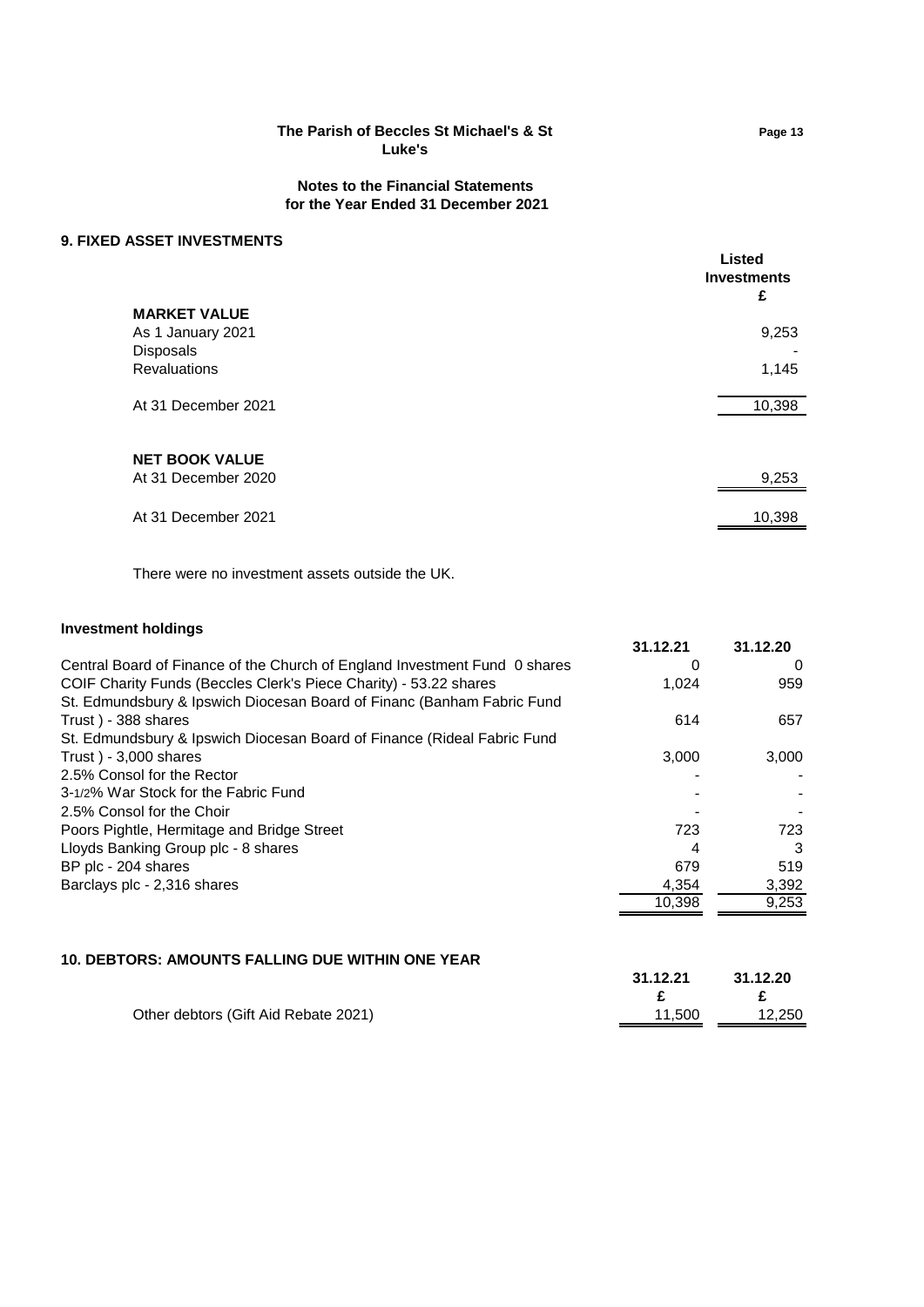# **The Parish of Beccles St Michael's & St Page 14 Luke's**

## **Notes to the Financial Statements for the Year Ended 31 December 2021**

## **11. CREDITORS: AMOUNTS FALLING DUE WITHIN ONE YEAR**

|                           | 31.12.21 | 31.12.20 |
|---------------------------|----------|----------|
| Bank loans and overdrafts | ٠        |          |
| Trade creditors           | ۰        |          |
| Other creditors           | -        |          |
|                           |          |          |

# **12. MOVEMENT IN FUNDS**

|                                      | At 1.1.21 | <b>Net</b><br>movement<br>in funds | <b>Transfers</b><br>between<br>funds | At 31.12.21 |
|--------------------------------------|-----------|------------------------------------|--------------------------------------|-------------|
| <b>Unrestricted funds</b>            |           |                                    |                                      |             |
| General fund                         | 22,090    | (10, 118)                          | 1,559                                | 13,531      |
| <b>Restricted funds</b>              |           |                                    |                                      |             |
| Cremation plot                       |           |                                    |                                      |             |
| Undercroft reorder                   |           |                                    |                                      |             |
| Offertory bags                       |           |                                    |                                      |             |
| St Michaels Restoration appeal       | 1,405     |                                    |                                      | 1,405       |
| St Lukes Fabric Fund and Development | 7,558     |                                    |                                      | 7,558       |
| Charity fund                         |           |                                    |                                      |             |
| Legacies                             |           |                                    |                                      |             |
| Legacy investment fund/Depreciation  | 7,571     | (537)                              | 6,727                                | 13,761      |
| Organ Fees Music Keyboard            | 4,001     |                                    | (4,001)                              |             |
| St Lukes Building and Development    | 2,470     | (596)                              | 3,063                                | 4,936       |
| St Michaels Building and Development | 13,108    | 4,732                              | (7, 349)                             | 10,491      |
| <b>Community Fund</b>                |           | 10,952                             | 2                                    | 10,954      |
| Thirst youth group                   | 5,558     | (2,830)                            |                                      | 2,729       |
| <b>Austin Bates Music Fund</b>       |           | 12,500                             |                                      | 12,500      |
| Parish Pantry                        |           | 1,541                              |                                      | 1,541       |
| Refurbishment fund                   |           |                                    |                                      |             |
| Womans Fellowship                    |           |                                    |                                      |             |
| Get a Life Gang                      |           |                                    |                                      |             |
| <b>Youth Pastor</b>                  | 18,721    | (2,579)                            |                                      | 16,141      |
|                                      | 60,391    | 23,183                             | (1, 559)                             | 82,016      |
| <b>TOTAL FUNDS</b>                   | 82,481    | 13,065                             |                                      | 95,546      |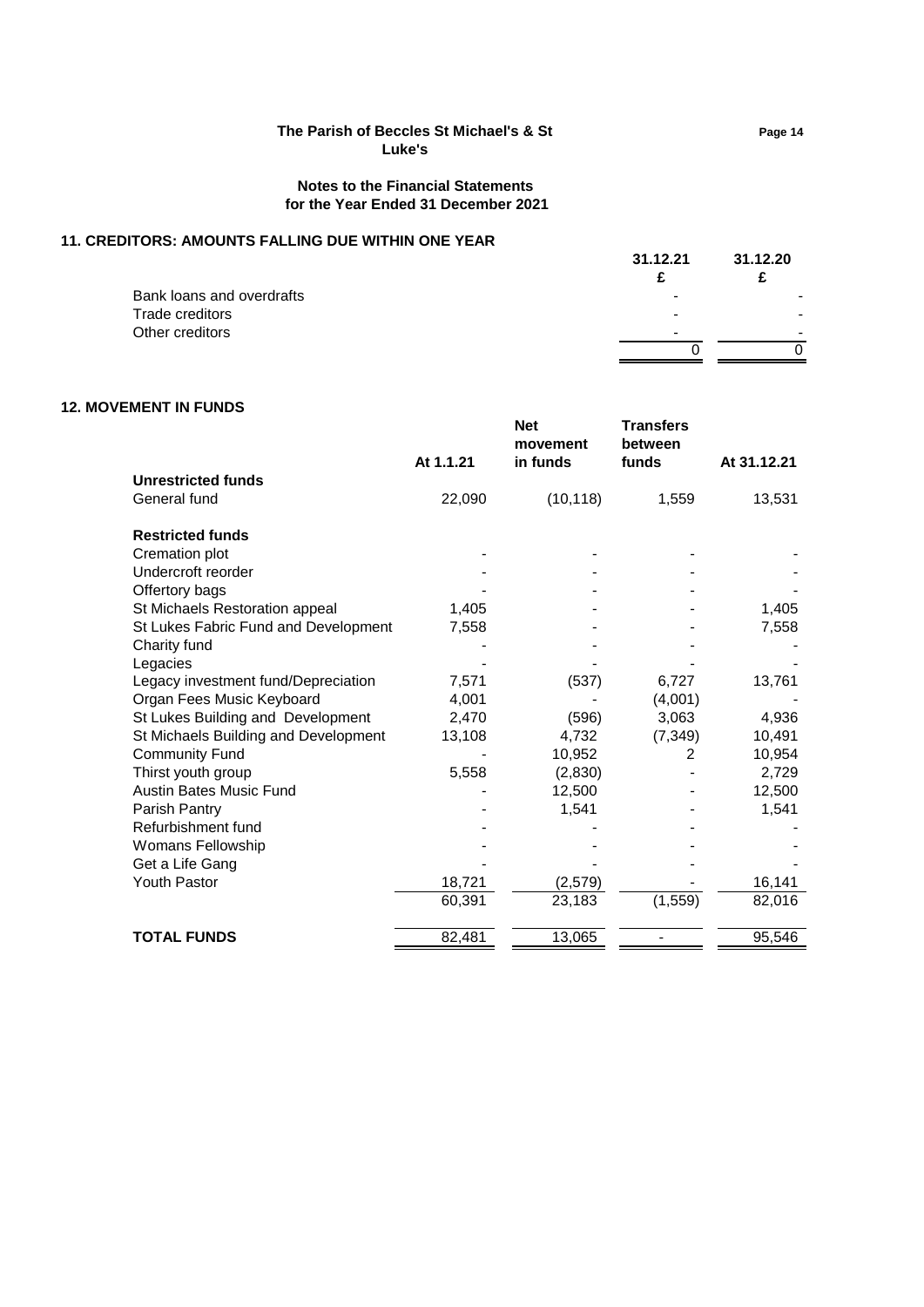# **The Parish of Beccles St Michael's & St Page 15 Luke's**

## **Notes to the Financial Statements for the Year Ended 31 December 2021**

#### **12. MOVEMENT IN FUNDS - continued**

Net movement in funds, included in the above are as follows:

|                                     | Incoming<br>resources<br>£ | <b>Resources</b><br>expended<br>£ | <b>Gains and</b><br><b>losses</b><br>£ | <b>Movement</b><br>in funds<br>£ |
|-------------------------------------|----------------------------|-----------------------------------|----------------------------------------|----------------------------------|
| <b>Unrestricted funds</b>           |                            |                                   |                                        |                                  |
| General fund                        | 108,787                    | (118,906)                         |                                        | (10, 118)                        |
| <b>Restricted funds</b>             |                            |                                   |                                        |                                  |
| Restoration appeal                  |                            |                                   |                                        |                                  |
| Fabric fund                         |                            |                                   |                                        |                                  |
| St Lukes Development                | 22,357                     | (22,953)                          |                                        | (596)                            |
| St Michaels Development             | 36,601                     | (31, 868)                         |                                        | 4,732                            |
| Organ Fees Music/Keyboard           |                            |                                   |                                        |                                  |
| <b>Community Fund</b>               | 14,499                     | (3,546)                           |                                        | 10,953                           |
| <b>Youth Pastor</b>                 | 6,070                      | (8,649)                           |                                        | (2,579)                          |
| Thirst youth group                  |                            | (2,830)                           |                                        | (2,830)                          |
| <b>Childrens Youth Worker</b>       |                            |                                   |                                        |                                  |
| Austin Bates Music Fund             | 12,500                     |                                   |                                        | 12,500                           |
| Parish Pantry                       | 1,541                      |                                   |                                        | 1,541                            |
| Get a Life Gang                     |                            |                                   |                                        |                                  |
| Legacy investment fund/Depreciation |                            |                                   | (537)                                  | (537)                            |
|                                     | 93,567                     | (69, 847)                         | (537)                                  | 23,184                           |
| <b>TOTAL FUNDS</b>                  | 202,355                    | (188, 753)                        | (537)                                  | 13,065                           |

The fabric funds are for the repair and maintenance of the fabric, fixtures and fittings of the church buildings

The St.Michael's development fund is for the development of the facilities at St. Michael's church, including specifically the church and undercroft fixtures and fittings.

The St. Luke's development fund is for the development of the fixtures and fittngs at St. Luke's church and hall complex.

The holdings funds are for either i) funds which await final classification or ii) funds which have been received but which do not belong to the PCC and which are held pending payment to their rightful beneficiary.

The legacy investment fund was created upon receiving shares as part of a bequest and is to be used for St. Michael's Church, Beccles absolutely.

The Thirst Youth Club fund was created upon Suffolk County Council withdrawing from running youth clubs in the county. The fund was financed by donation and grants form various funders.

Other restricted funds are for the purpose described above.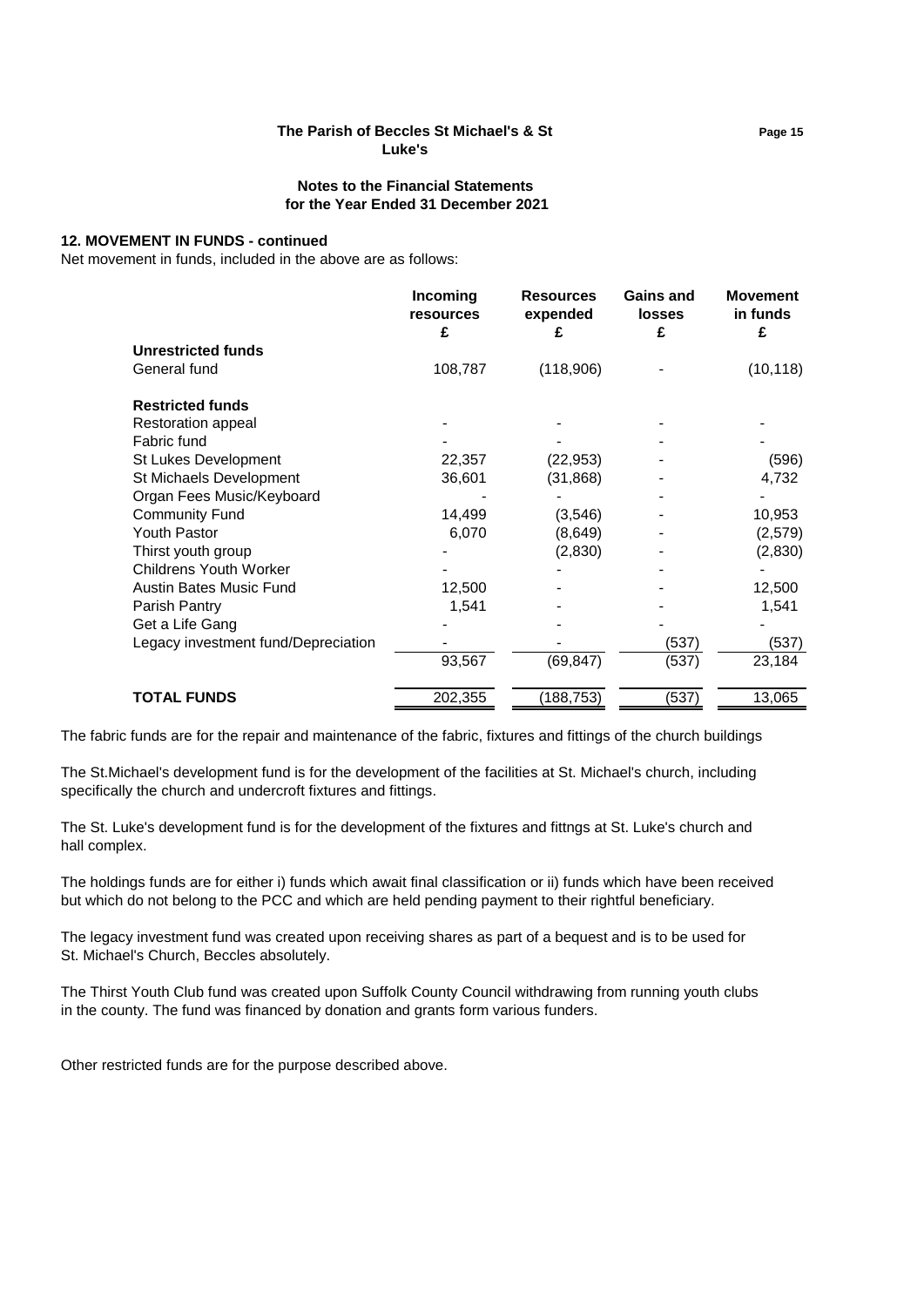## **The Parish of Beccles St Michael's & St Page 16 Luke's**

## **Notes to the Financial Statements for the Year Ended 31 December 2021**

## **13. RELATED PARTY DISCLOSURES**

There were no related party transactions, with the exception of those noted in salaries and expenses, for the year ended 31st December, 2021 nor the year ended 31st December 2020.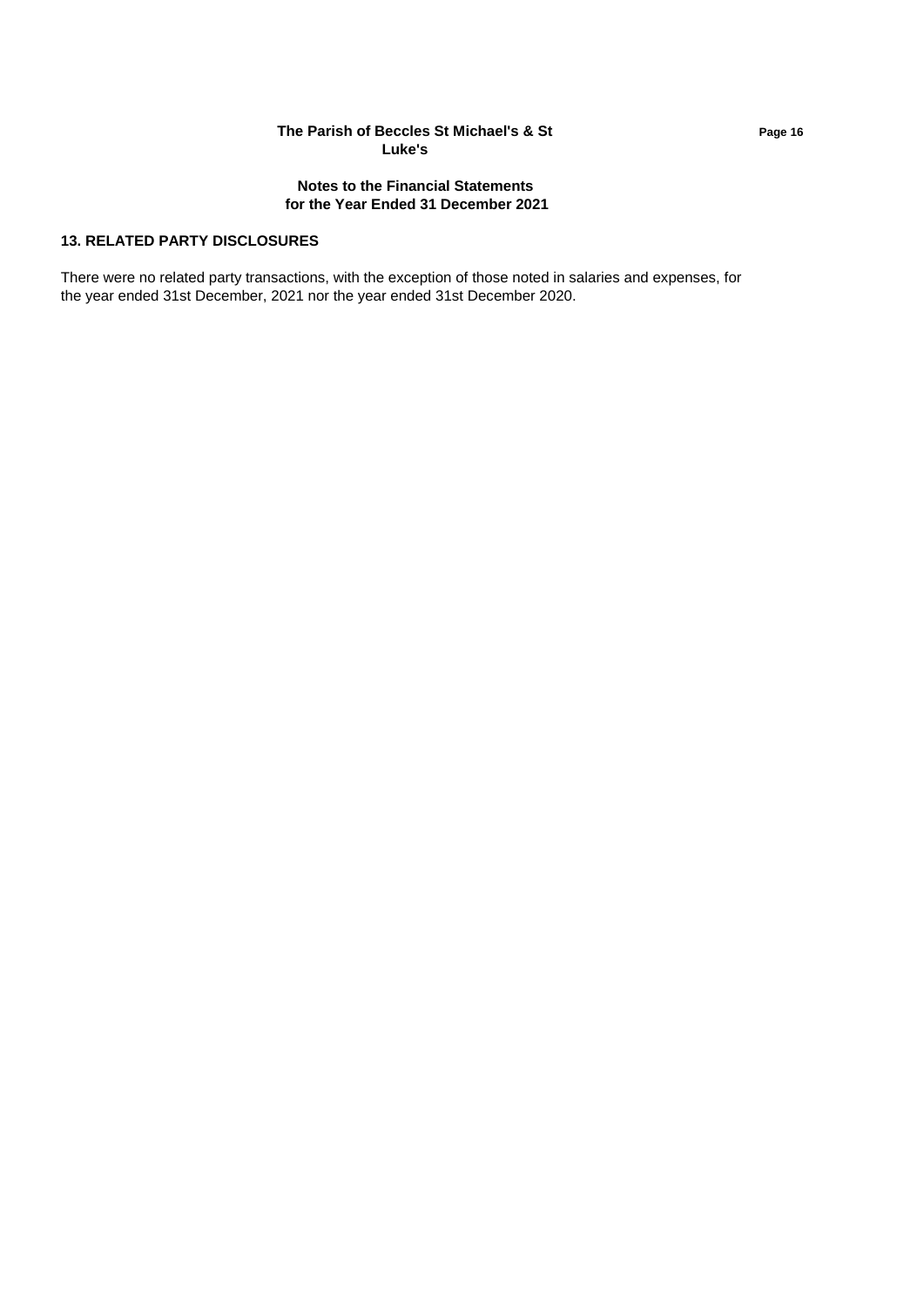| The Parish of Beccles St Michael's & St<br>Luke's                                                                                                                                     |                                      | Page 17                             |
|---------------------------------------------------------------------------------------------------------------------------------------------------------------------------------------|--------------------------------------|-------------------------------------|
| <b>Detailed Statement of Financial Activities</b><br>for the Year Ended 31 December 2021                                                                                              |                                      |                                     |
| <b>INCOME AND ENDOWMENTS</b>                                                                                                                                                          | 31.12.21<br>£                        | 31.12.20<br>£                       |
| <b>Donations and legacies</b>                                                                                                                                                         |                                      |                                     |
| Gift Day(s)<br>Donations - General, Starkness of the cross<br>Gift Aid Reclaimed (HMRC)                                                                                               | 3,739<br>18,134<br>17,907            | 12,039<br>12,232<br>29,247          |
| Grants including FOSM Donations and Legacies<br>Gift Aid - Planned Giving<br>Collections including open plate, wall box<br>Other income inc. Missionary Giving, DCMS Scheme, Furlough | 57,086<br>60,417<br>13,949<br>14,856 | 57,447<br>62,449<br>8,387<br>14,307 |
| <b>VAT Claim</b>                                                                                                                                                                      | 0<br>186,087                         | 5,865<br>201,975                    |
| <b>Other trading activities</b><br>Miscellaneous                                                                                                                                      | 0                                    | 0                                   |
| <b>Bookstall</b><br><b>Fund Raising Activities</b><br>Catering                                                                                                                        | 0<br>3,582<br>0                      | 0<br>2,919<br>0                     |
|                                                                                                                                                                                       | 3,582                                | 2,919                               |
| <b>Investment income</b><br>Interest and dividends                                                                                                                                    | 81                                   | 276                                 |
| <b>Charitable activities</b>                                                                                                                                                          |                                      |                                     |
| Church fees (weddings, memorial and funeral)<br>Rent from lettings                                                                                                                    | 7,414<br>5,190                       | 5,594<br>6,549                      |
|                                                                                                                                                                                       | $\overline{12,604}$                  | 12,143                              |
| <b>Total Incoming Resources</b>                                                                                                                                                       | 202,355                              | 217,182                             |
| <b>EXPENDITURE</b>                                                                                                                                                                    |                                      |                                     |
| <b>Raising donations and legacies</b>                                                                                                                                                 |                                      |                                     |
| Catering                                                                                                                                                                              | 0                                    | 0                                   |
| <b>Fund Raising Activities</b><br>Miscellaneous                                                                                                                                       | 2,357<br>0                           | 859<br>0                            |
|                                                                                                                                                                                       | 2,357                                | 859                                 |
| <b>Charitable activities</b>                                                                                                                                                          |                                      |                                     |
| Saff Salaries and Parish Administrator                                                                                                                                                | 14,344                               | 8,867                               |
| Insurance                                                                                                                                                                             | 6,372                                | 5,989                               |
| Telephone and Internet<br>Office Costs, postage and stationery                                                                                                                        | 1,778<br>1,910                       | 1,481<br>3,271                      |
| Rent                                                                                                                                                                                  | 0                                    | 0                                   |
| Missionary and charitable giving / donations                                                                                                                                          | 6,816                                | 3,857                               |
| Parish Share                                                                                                                                                                          | 58,186                               | 69,652                              |
| Carried forward                                                                                                                                                                       | 89,406                               | 93,117                              |
| This page does not form part of the statutory financial statements                                                                                                                    |                                      |                                     |